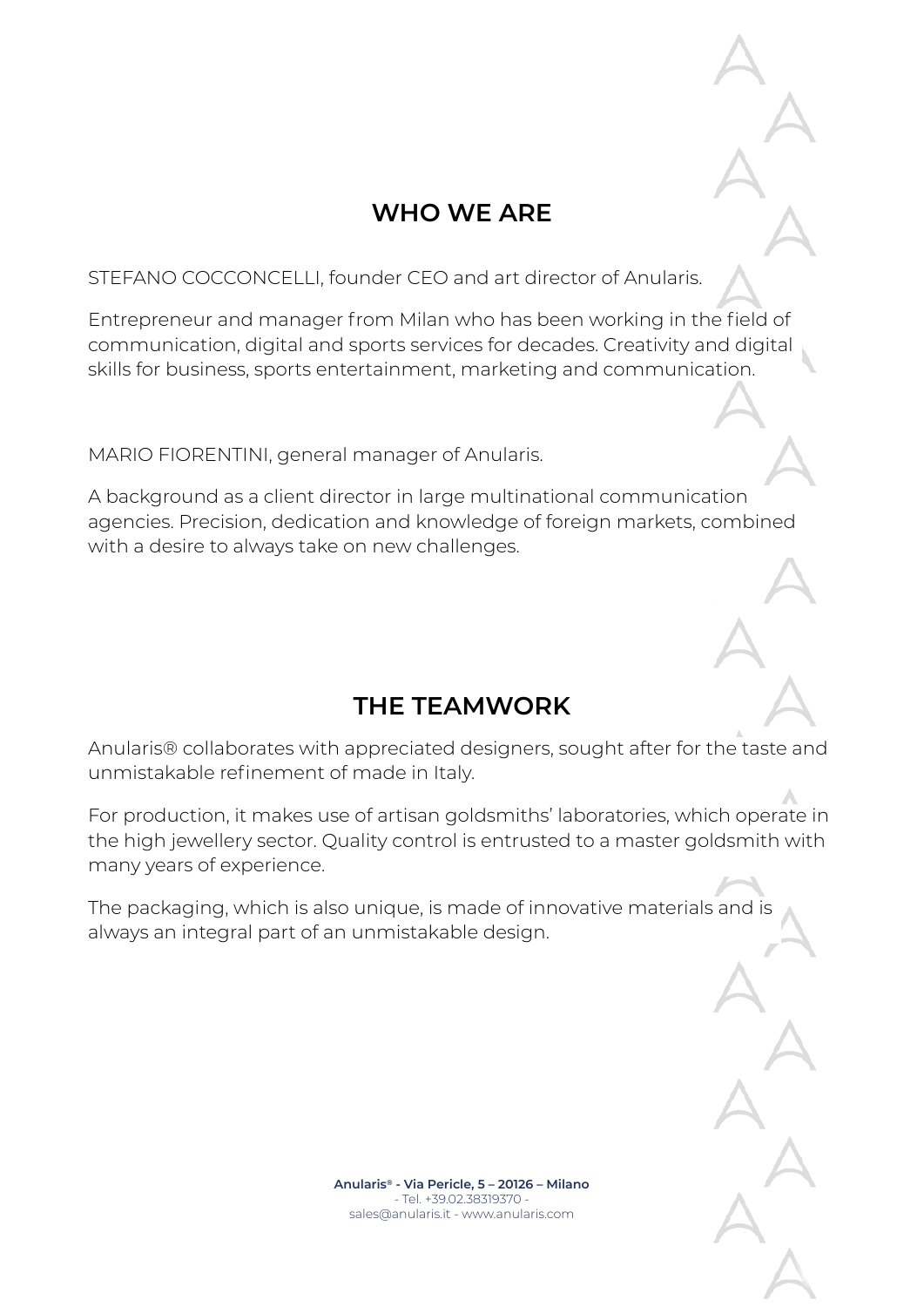# **ABOUT ANULARIS®**

Anularis conceives and produces high-end celebratory sports rings, with exclusively Italian taste, design and manufacture. The jewels are made in a limited number of pieces, commissioned by a sports club (or a club organising sports events) to celebrate a specific trophy or a significant anniversary. Noble metals and gems are decorated in the club's colours for perfect personalisation. Equally personalised is the design of the ring: it focuses on the specific goal or sporting event to be celebrated.

Custom sports rings: precious objects in limited editions, numbered and guaranteed. To be worn and collected.

Anularis is the new 'seal of prestige' in the international sports industry. It goes beyond the usual licensing and merchandising: a personalised, precious and unmistakable ring that identifies membership of the team of excellence.

Since 2019, Anularis has been responding to the wishes of the top management of some of the best-known international sports teams (in Europe, Latin America and Japan).

In football, since its inception, Anularis' customised production has involved the presidents of some of the top fifty clubs in the world, to pay homage - with our commemorative Italian sports ring - to their players, managers, the heads of golden sponsors, selected fans and collectors.

Among the most recent initiatives in Italy, Anularis® has been preferred by football clubs in Rome and basketball clubs in Milan.

Partnership with Adidas Playground Milano League, for summer 2022.

**Anularis® - Via Pericle, 5 – 20126 – Milano** - Tel. +39.02.38319370 sales@anularis.it - www.anularis.com